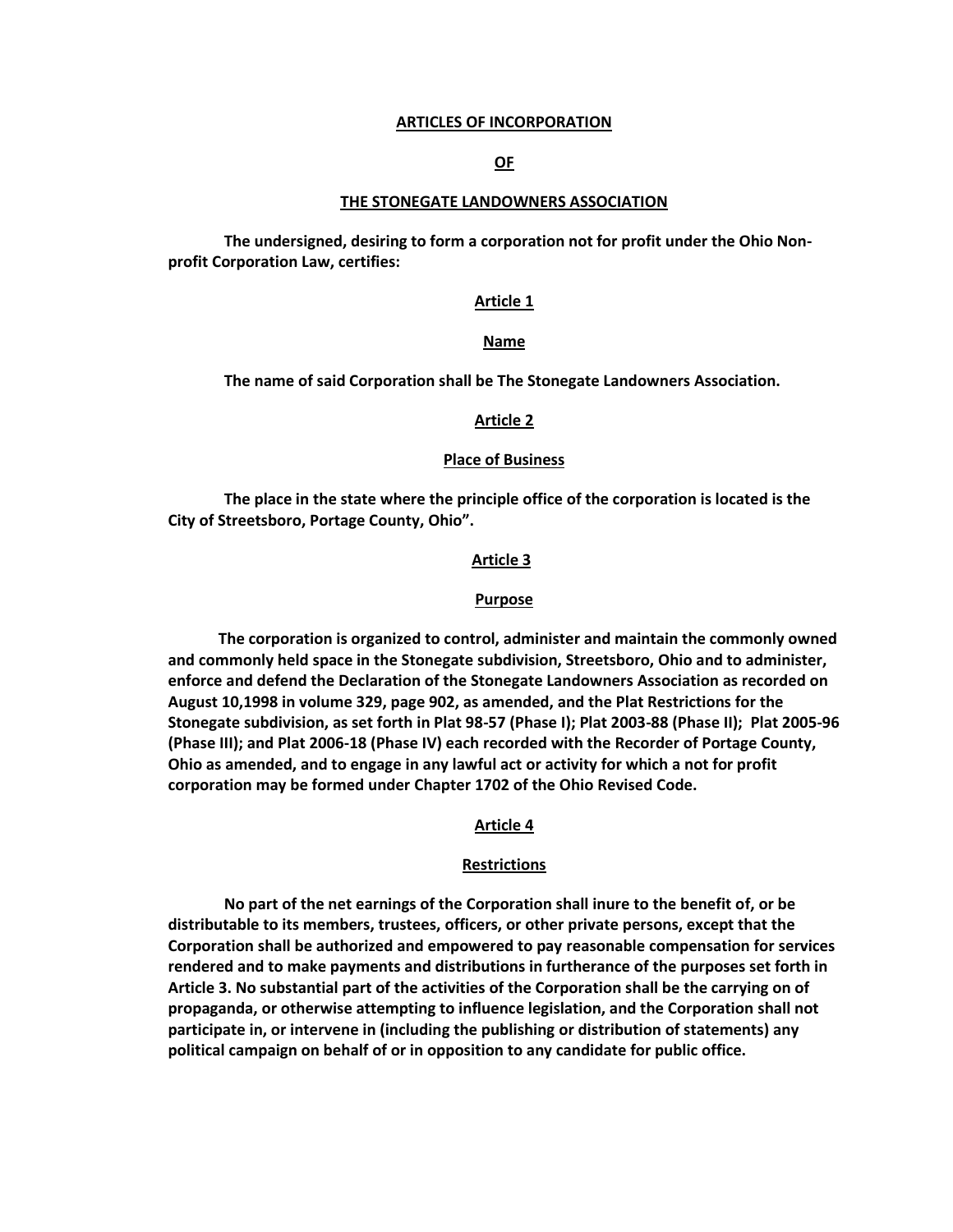## **Article 5**

# **Trustees**

**The following natural persons shall be the initial Trustees of the Corporation, to serve until their successors are elected.**

**Moise Zarouk, 3583 Sparrow Pond Circle, Akron, Ohio 44333**

**Michael Miller, 1425 Rockefeller Building, 614 Superior Avenue, N.W. Cleveland Ohio 44113**

**Ken Payne, 325 Portage Lakes Drive, Akron, Ohio 44319**

## **Article 6**

## **Liability**

**No Member, Trustee or Officer of the Corporation shall be personally liable to the Corporation for monetary damages for a breach of fiduciary duty, except to the extent such exemption from liability or limitation thereof is prohibited by applicable law.**

# **Article 7**

# **Existence**

**The existence of this Corporation shall be perpetual, subject to the dissolution in the manner provided by law.**

**The undersigned has set his hand on this 5th day of August, 1998.**

**Signed: Moise Zarouk, Incorporator**